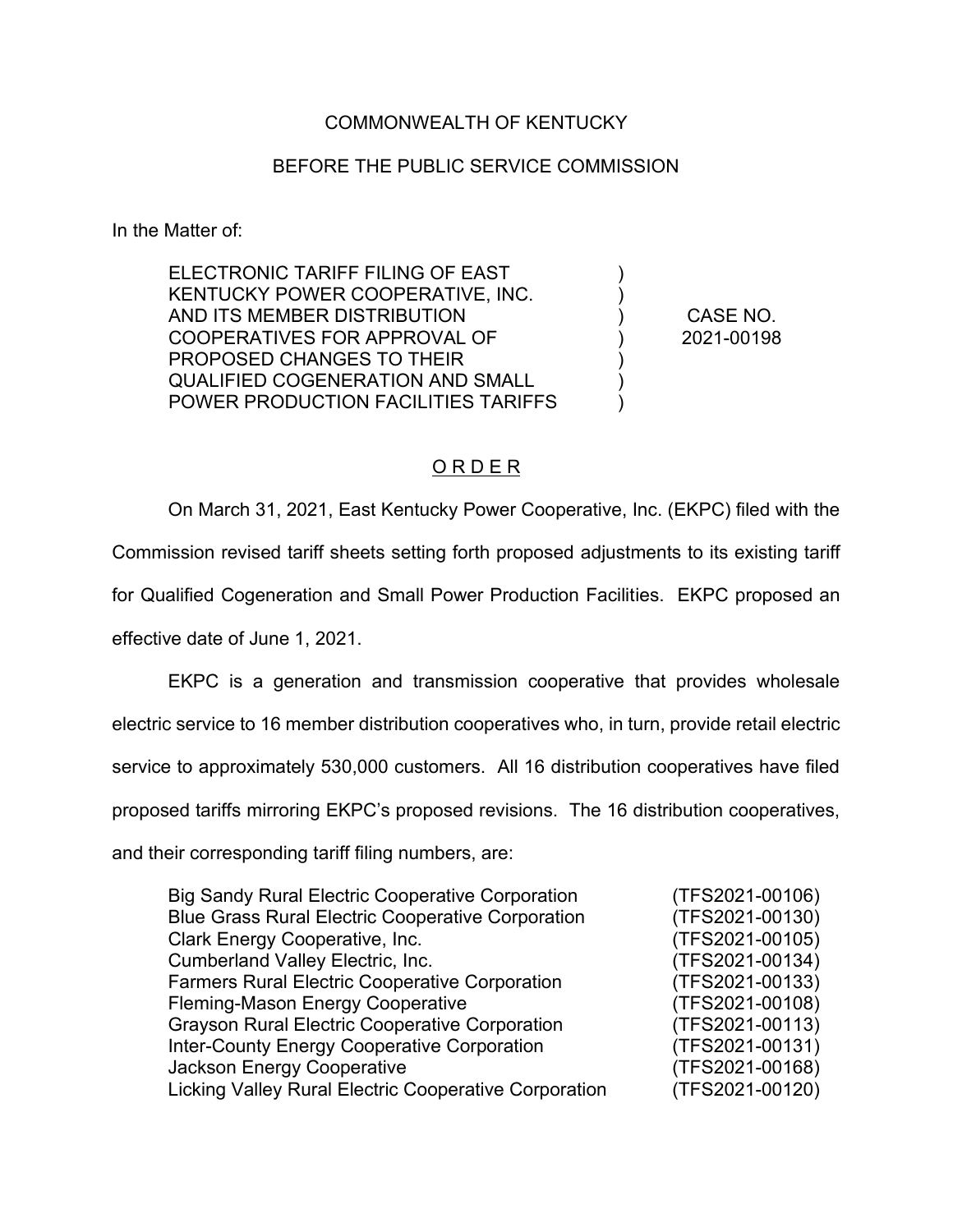| <b>Nolin Rural Electric Cooperative Corporation</b>   | (TFS2021-00125) |
|-------------------------------------------------------|-----------------|
| Owen Electric Cooperative, Inc.                       | (TFS2021-00129) |
| <b>Salt River Electric Cooperative Corporation</b>    | (TFS2021-00102) |
| Shelby Energy Cooperative, Inc.                       | (TFS2021-00126) |
| South Kentucky Rural Electric Cooperative Corporation | (TFS2021-00128) |
| Taylor County Rural Electric Cooperative Corporation  | (TFS2021-00127) |

The revisions to the Qualified Cogeneration and Small Power Production Facilities tariff include updating capacity and energy pricing and reducing the market administration fee.

KRS 278.030 provides that a utility may collect fair, just and reasonable rates and that the service it provides must be adequate, efficient and reasonable. Having considered the proposed tariff revisions and being otherwise sufficiently advised, the Commission finds that an investigation will be necessary to determine the reasonableness of the proposed tariff revisions and that such an investigation cannot be completed by June 1, 2021. Pursuant to KRS 278.190, the Commission will, therefore, suspend the effective date of the proposed tariff revisions for five months, up to and including November 1, 2021.

The Commission finds that within seven days of the date of entry of this Order, EKPC should have its counsel enter an appearance into this proceeding that contains the name, address, telephone number, fax number, and electronic mail address of counsel.

The Commission further finds that within seven days of the date of entry of this Order, a distribution cooperative that chooses to actively participate in this proceeding should have its counsel enter an appearance into this proceeding that contains the name, address, telephone number, fax number, and electronic mail address of counsel.

The Commission further finds that any interested party should file any motion to intervene, signed by counsel, no later than June 8, 2021.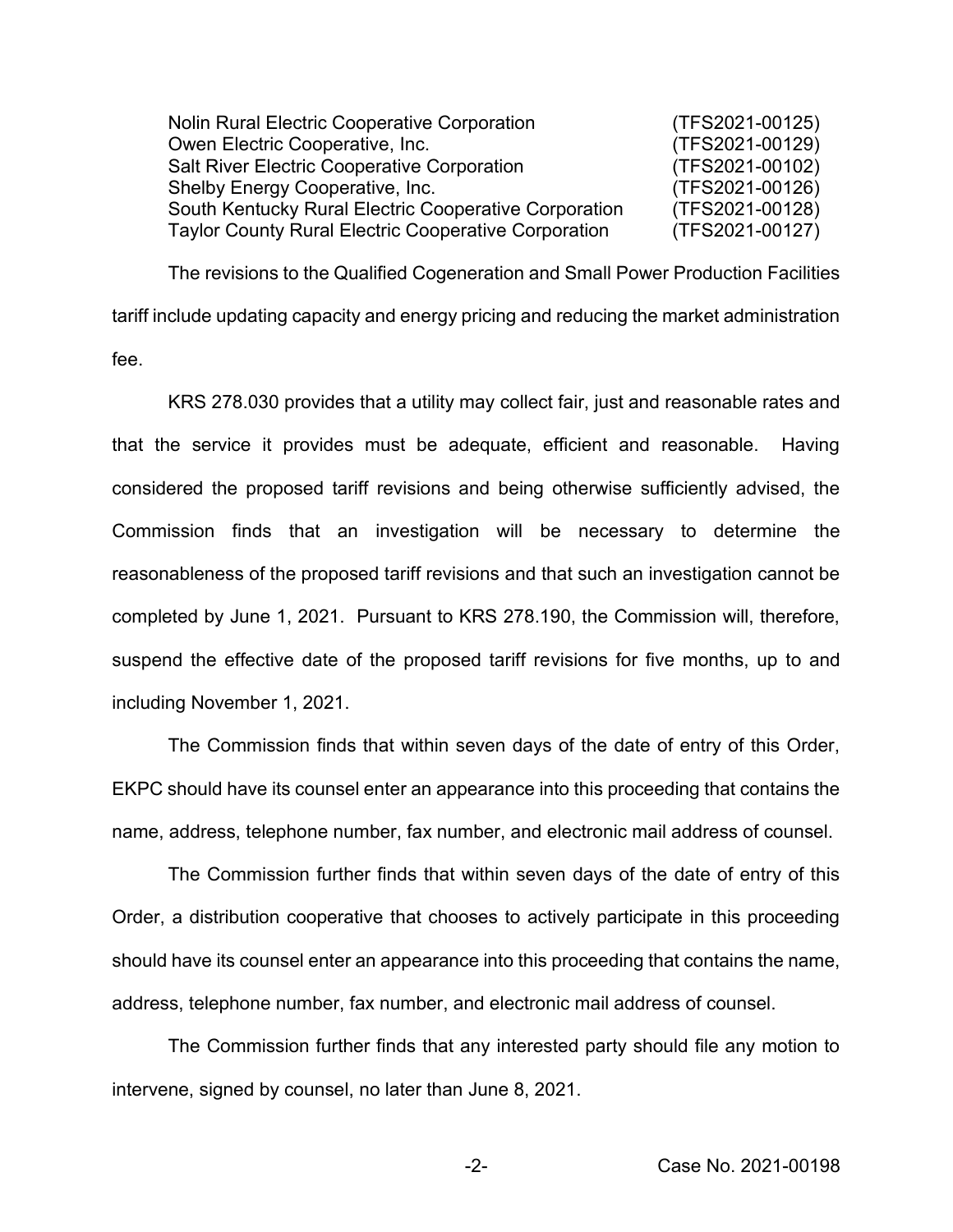As 807 KAR 5:001, Section 8, permits the Commission to direct the use of electronic filing procedures for proceedings that we initiate on our own motion, we find that electronic filing procedures should be used. As such, EKPC should follow the procedures set forth in 807 KAR 5:001, Section 8, when filing any document or paper in this matter. The Commission directs EKPC to the Commission's March 16, 2020 and March 24, 2020 Orders in Case No. 2020-00085<sup>1</sup> regarding filings with the Commission. The Commission expects the original documents to be filed with the Commission within 30 days of the lifting of the current state of emergency.

The Commission further finds that a procedural schedule should be established to review the reasonableness of the proposed tariff. The procedural schedule is attached hereto as an Appendix to this Order and is incorporated herein.

IT IS THEREFORE ORDERED that:

1. This proceeding is established to investigate the reasonableness of EKPC and its 16 distribution cooperative's proposed revisions to their Qualified Cogeneration and Small Power Production Facilities tariffs.

2. EKPC and its 16 distribution cooperatives' proposed tariffs are suspended for five months from June 1, 2021, up to and including, October 31, 2021.

3. Any interested party, may, by counsel, file a motion to intervene no later than June 8, 2021.

<sup>1</sup> Case No. 2020-00085, *Electronic Emergency Docket Related to the Novel Coronavirus COVID-19* (Ky. PSC Mar. 16, 2020), Order at 5–6. Case No. 2020-00085, *Electronic Emergency Docket Related to the Novel Coronavirus COVID-19* (Ky. PSC Mar. 24, 2020), Order at 1–3.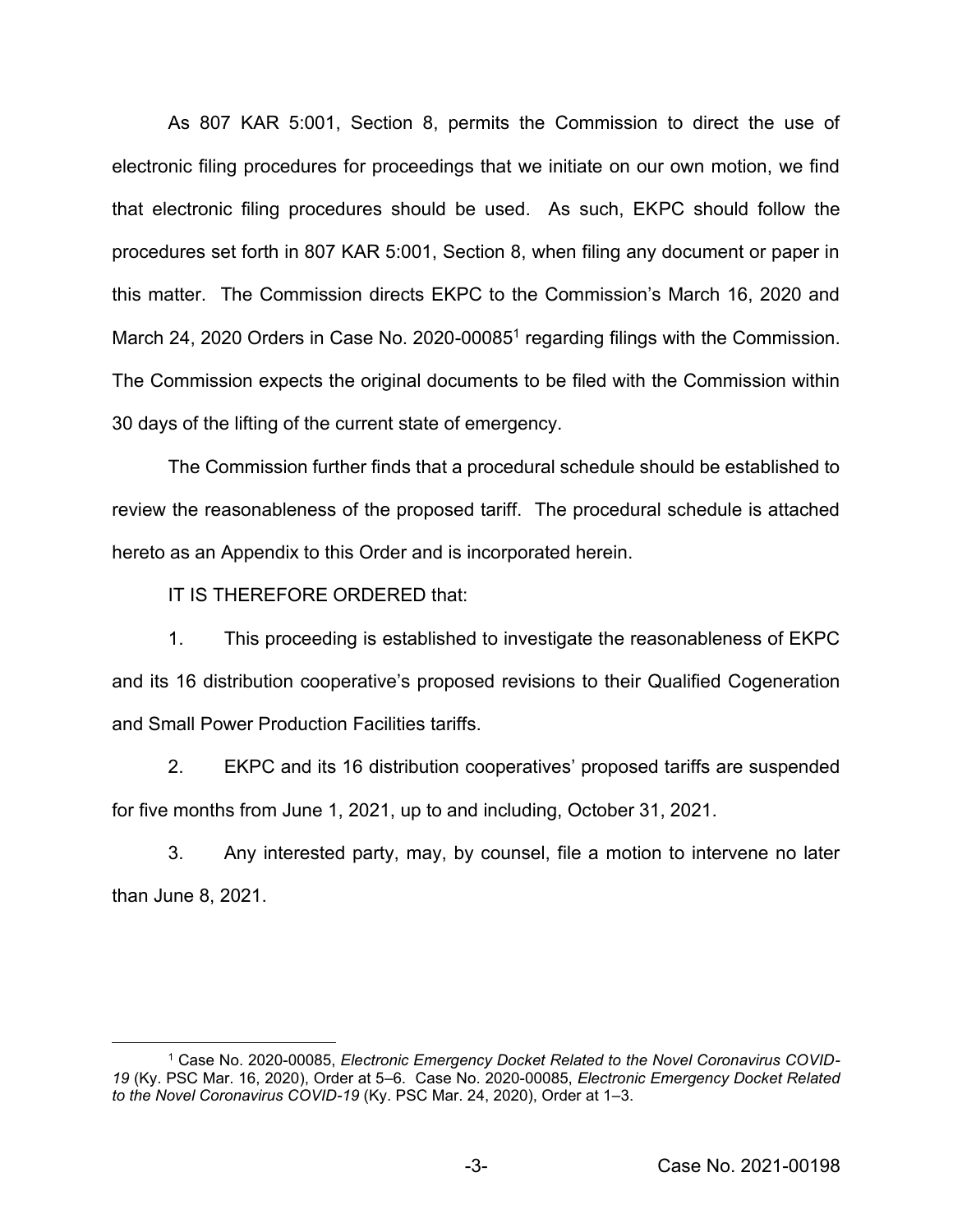4. EKPC shall, by counsel, enter an appearance in this proceeding within seven days of the date of entry of this Order. The entry of appearance shall include the name, address, telephone number, fax number, and electronic mail address of counsel.

5. Any distribution cooperative that chooses to actively participate in this proceeding shall, by counsel, enter an appearance in this proceeding within seven days of the date of entry of this Order. The entry of appearance shall include the name, address, telephone number, fax number, and electronic mail address of counsel.

6. Unless otherwise ordered by the Commission, the procedures set forth in 807 KAR 5:001, Section 8, related to service and electronic filing of papers shall be followed in this proceeding.

7. Pursuant to 807 KAR 5:001, Section 8(9), within seven days of entry of this Order, EKPC shall file by electronic means a written statement that it waives any right to service of Commission orders by United States mail and that it or its authorized agents possess the facilities to receive electronic submissions. The paper original shall be filed within 30 days of the ending of the current state of emergency caused by COVID-19.

8. Unless a party granted leave to intervene states its objection to the use of electronic filing procedures in a motion for intervention, the party shall:

a. Be deemed to have consented to the use of electronic filing procedures and the service of all papers, including Orders of the Commission, by electronic means; and

b. Within seven days of the date of entry of an Order of the Commission, granting intervention, file with the Commission a written statement that: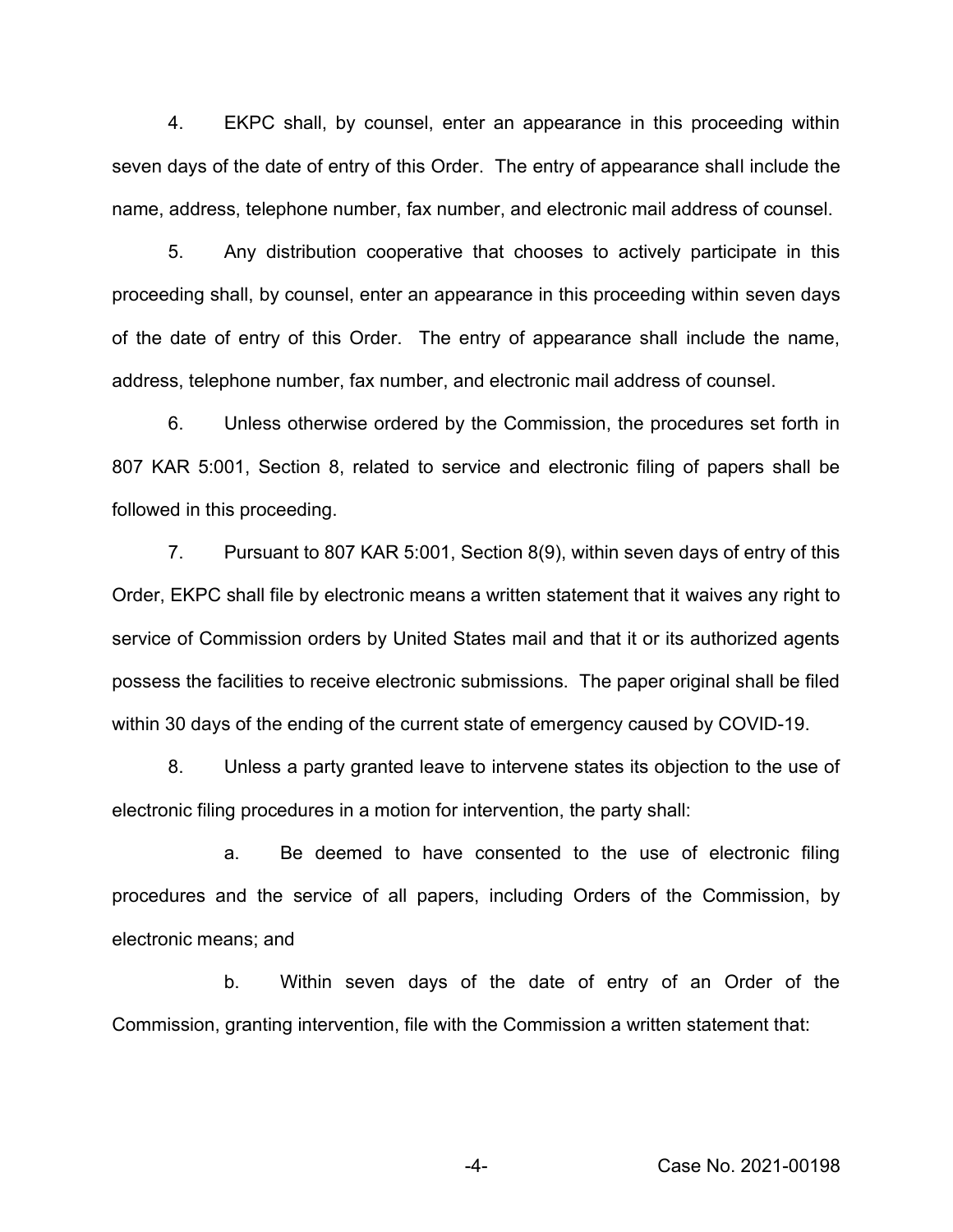(1) It, or its authorized agent, possesses the facilities to receive electronic transmissions; and

(2) Sets forth the electronic mail address to which all electronic notices and messages related to this proceeding should be served.

9. If a party objects to the use of electronic filing procedures and the Commission determines that good cause exists to excuse that party from the use of electronic filing procedures, service of documents on that party and by that party shall be made in accordance with 807 KAR 5:001, Section 4(8).

10. The procedural schedule set forth in the Appendix to this Order shall be followed.

11. a. Responses to requests for information in paper medium shall be appropriately bound, tabbed, and indexed. Electronic documents shall be in portable document format (PDF), shall be searchable, and shall be appropriately bookmarked. The paper original shall be filed within 30 days of the ending of the current state of emergency caused by COVID-19.

b. Each response shall include the name of the witness responsible for responding to the questions related to the information provided and shall be answered under oath or, for representatives of a public or private corporation or a partnership or an association or a governmental agency, be accompanied by a signed certification of the preparer or person supervising the preparation of the response on behalf of the entity that the response is true and accurate to the best of that person's knowledge, information, and belief formed after a reasonable inquiry.

-5- Case No. 2021-00198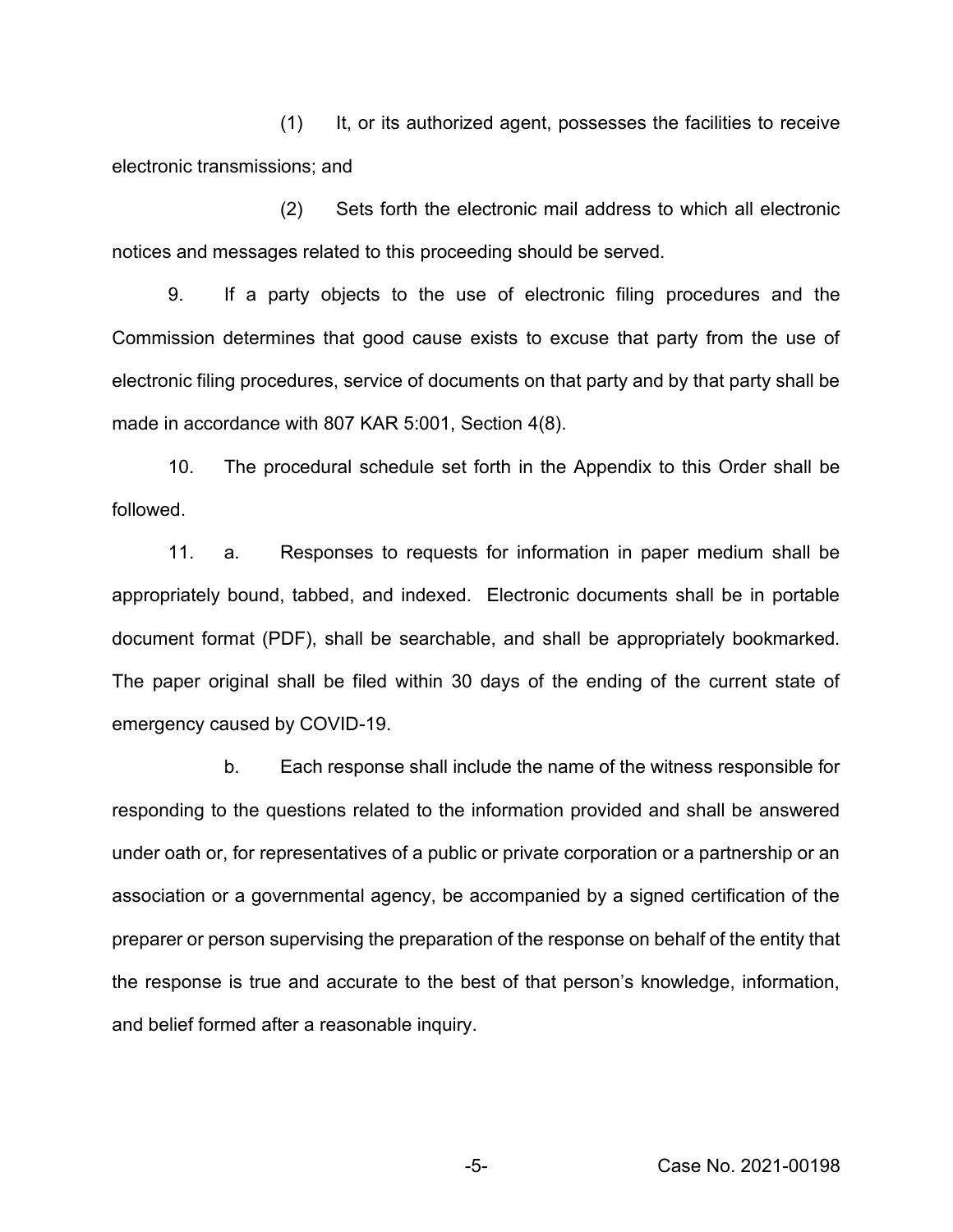c. A party shall make timely amendment to any prior response if it obtains information that indicates the response was incorrect when made or, though correct when made, is now incorrect in any material respect.

d. For any request to which a party fails or refuses to furnish all or part of the requested information, that party shall provide a written explanation of the specific grounds for its failure to completely and precisely respond.

e. Careful attention should be given to copied material to ensure that it is legible. When the requested information has been previously provided in this proceeding in the requested format, reference may be made to the specific location of that information in responding to this request.

f. Any party filing a paper containing personal information shall, in accordance with 807 KAR 5:001, Section 4(10), encrypt or redact the paper so that the personal information cannot be read.

12. As set forth in 807 KAR 5:001, Section 4(11)(a), a person requesting permissive intervention in a Commission proceeding is required to demonstrate either (1) a special interest in the proceeding which is not adequately represented in the case, or (2) that the person requesting permissive intervention is likely to present issues or develop facts that will assist the Commission in fully considering the matter without unduly complicating or disrupting the proceedings. Therefore, any person requesting to intervene in a Commission proceeding must state with specificity the person's special interest that is not otherwise adequately represented, or the issues and facts that the person will present that will assist the Commission in fully considering the matter. A mere recitation of the quantity of utility service consumed by the movant or a general statement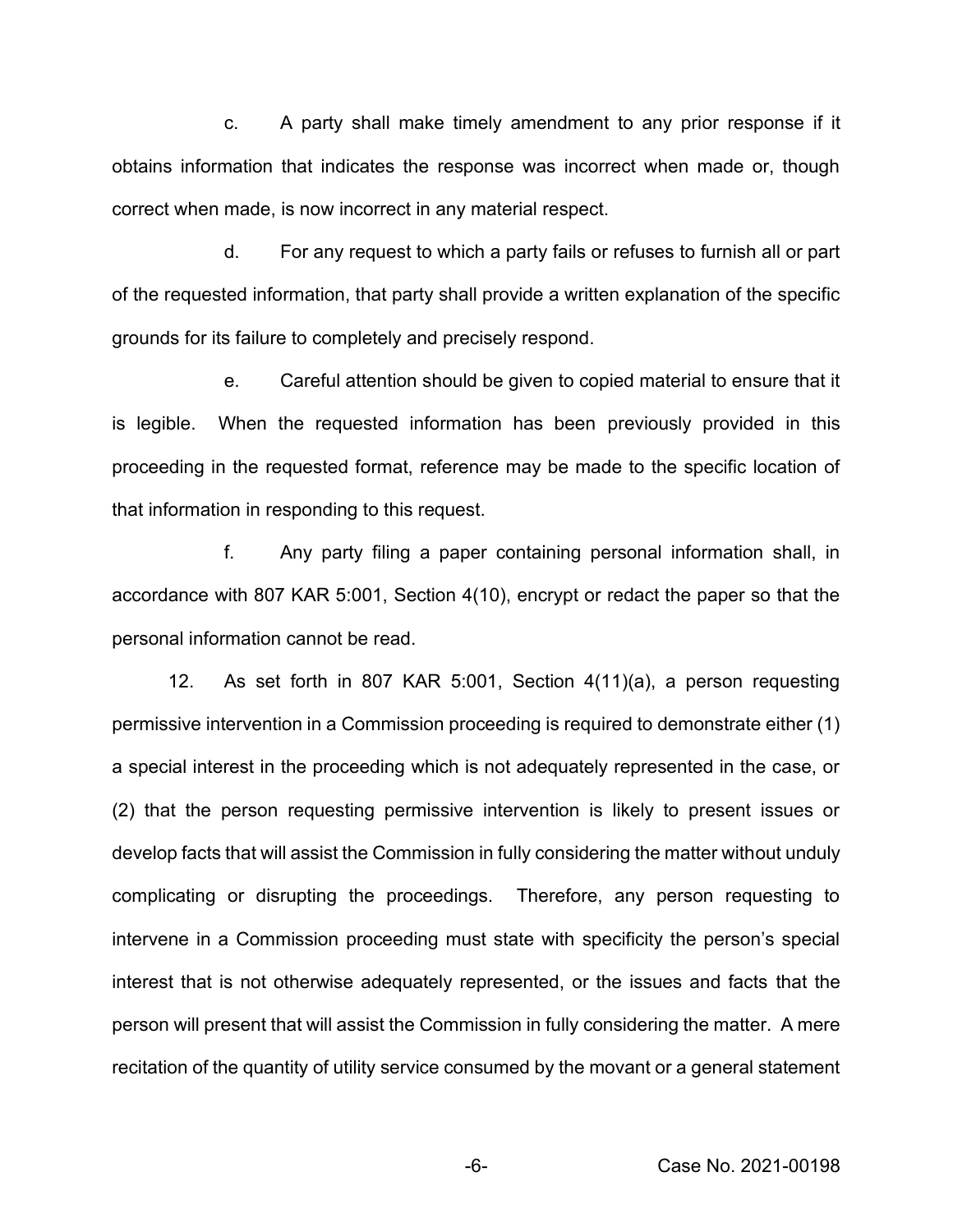regarding the potential impact of possible modification of rates will not be deemed sufficient to establish a special interest. In addition, any motion to intervene after the date established in the procedural schedule shall also show good cause for being untimely. If the untimely motion is granted, the movant shall accept and abide by the existing procedural schedule.

13. EKPC shall give notice of the hearing in accordance with the provisions set forth in 807 KAR 5:001, Section 9(2). In addition, the notice of the hearing shall include the following statements: "This hearing will be streamed live and may be viewed on the PSC website, psc.ky.gov" and "Public comments may be made at the beginning of the hearing. Those wishing to make oral public comments may do so by following the instructions listed on the PSC website, psc.ky.gov." At the time publication is requested, EKPC shall forward a duplicate of the notice and request to the Commission.

14. At any public hearing in this matter, neither opening statements nor summarization of direct testimonies shall be permitted.

15. Pursuant to KRS 278.360 and 807 KAR 5:001, Section 9(9), a digital video recording shall be made of the hearing.

16. The Commission does not look favorably upon motions of continuance. Accordingly, motions for extensions of time with respect to the schedule herein shall be made in writing and will be granted only upon a showing of good cause.

17. Nothing contained herein shall prevent the Commission for entering further Orders in this matter.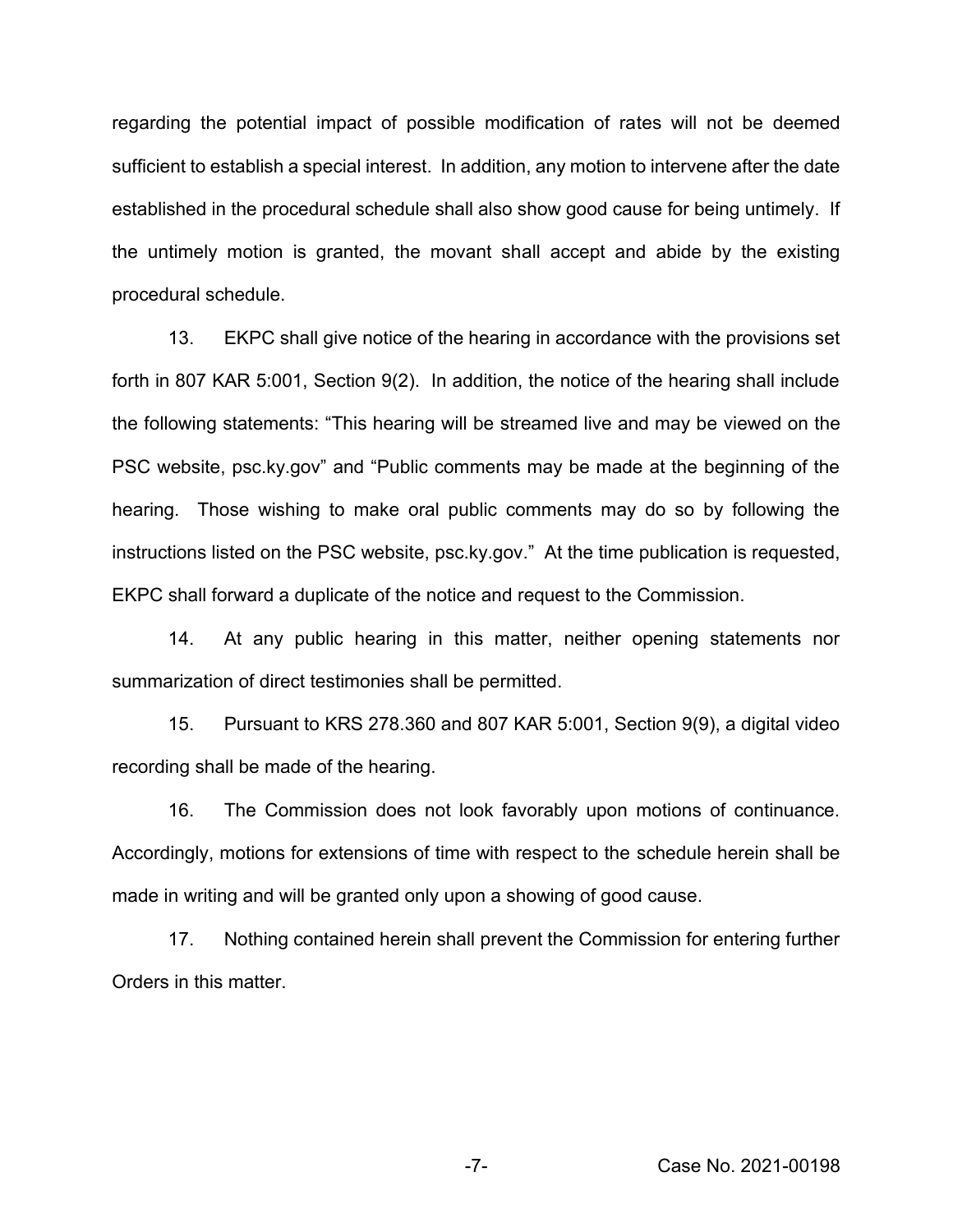By the Commission



ATTEST:

 $\ell$  and well

Executive Director

Case No. 2021-00198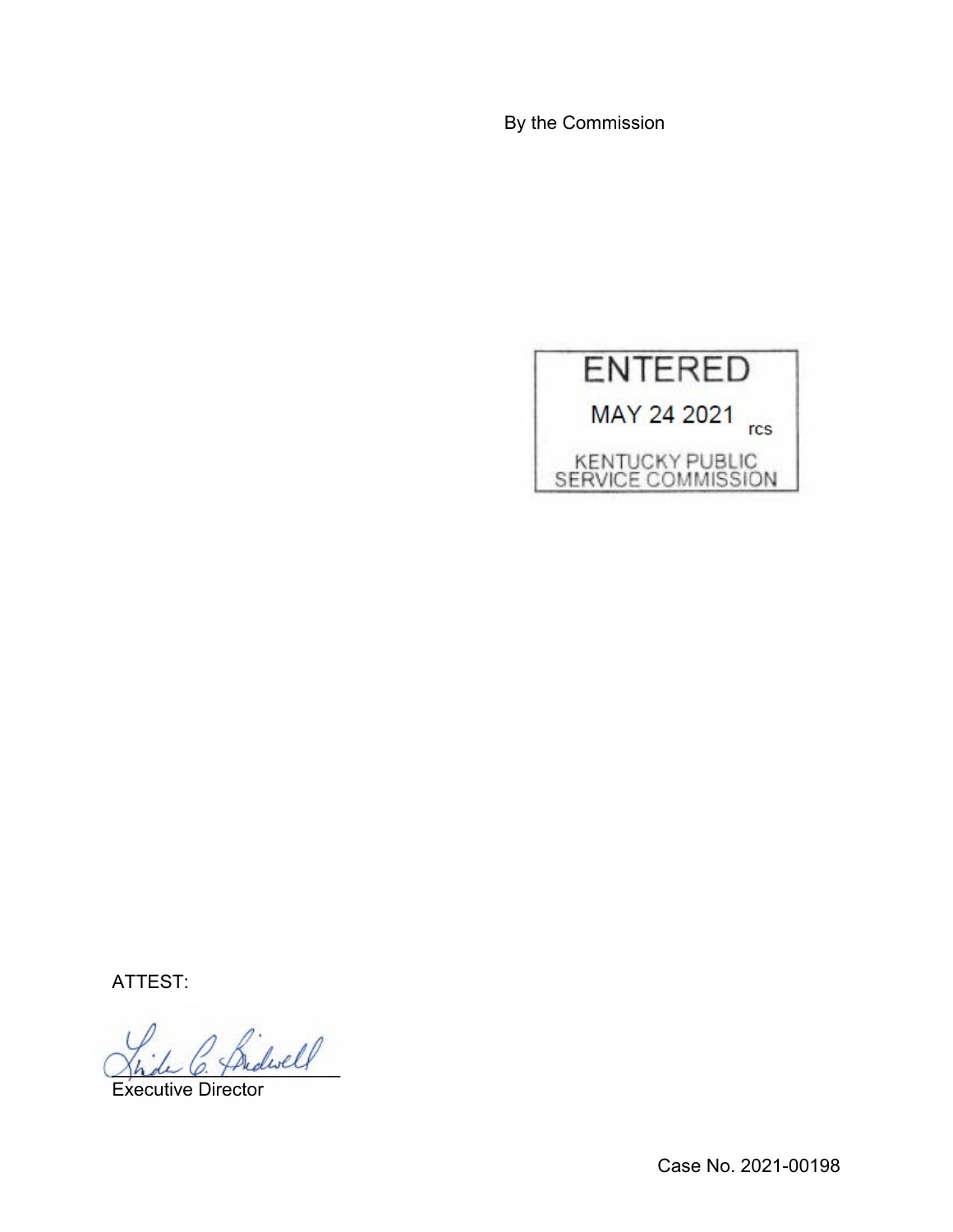# APPENDIX

## APPENDIX TO AN ORDER OF THE KENTUCKY PUBLIC SERVICE COMMISSION IN CASE NO. 2021-00198 DATED MAY 24 2021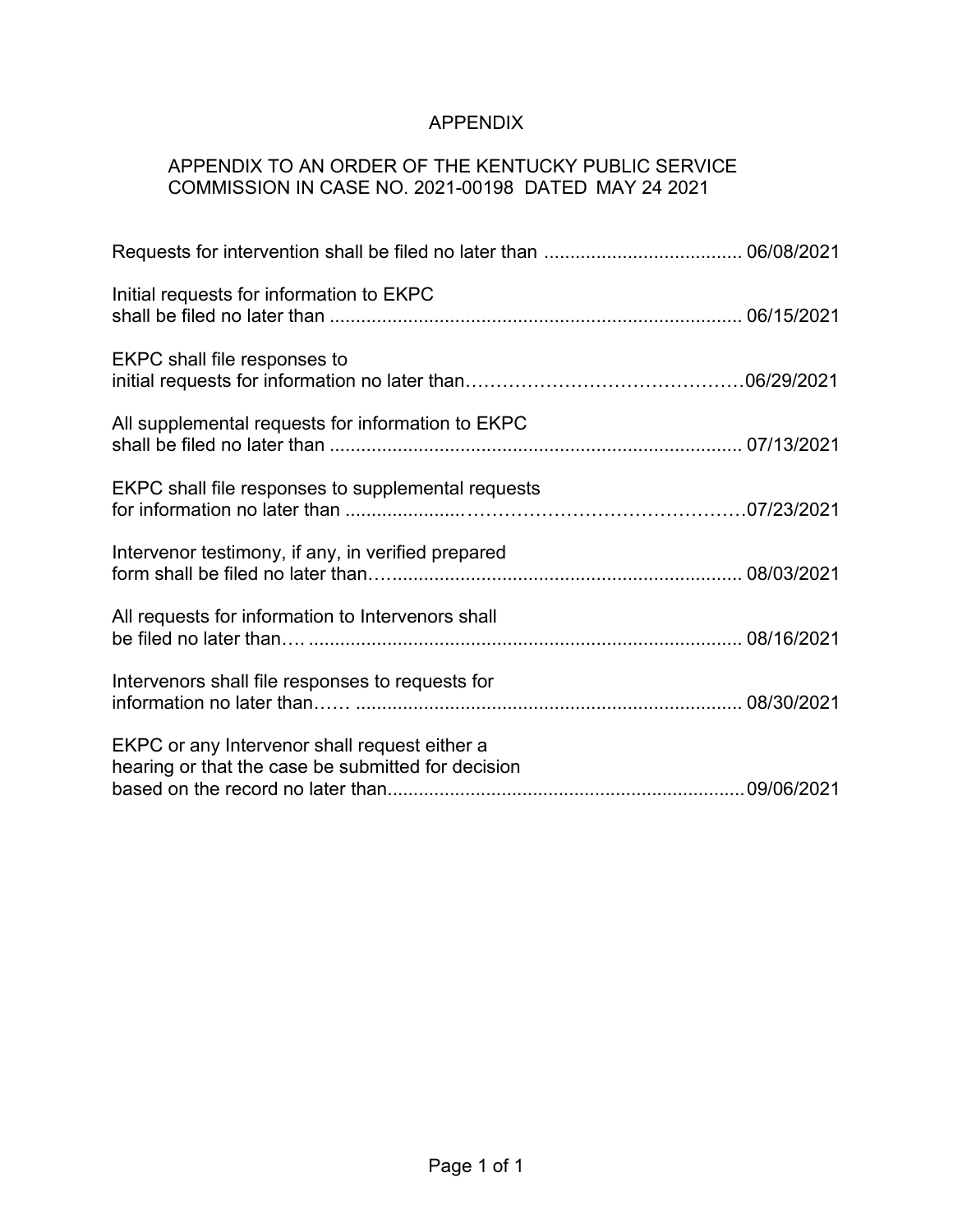\*Big Sandy R.E.C.C. 504 11th Street Paintsville, KY 41240

\*Big Sandy R.E.C.C. Big Sandy R.E.C.C. 504 11th Street Paintsville, KY 41240

\*Taylor County R.E.C.C. 625 West Main Street P. O. Box 100 Campbellsville, KY 42719

\*Taylor County R.E.C.C. Taylor County R.E.C.C. 625 West Main Street P. O. Box 100 Campbellsville, KY 42719

\*J. Hadden Dean Sheehan Barnett Dean Pennington Little & Dexter 116 North Third Street P.O. Box 1517 Danville, KENTUCKY 40423

\*Farmers R.E.C.C. 504 South Broadway P. O. Box 1298 Glasgow, KY 42141-1298

\*Farmers R.E.C.C. Farmers R.E.C.C. 504 South Broadway P. O. Box 1298 Glasgow, KY 42141-1298

\*Fleming-Mason Energy Cooperative, Inc. 1449 Elizaville Road P. O. Box 328 Flemingsburg, KY 41041

\*Fleming-Mason Energy Cooperative, In Fleming-Mason Energy Cooperative, Inc. 1449 Elizaville Road P. O. Box 328 Flemingsburg, KY 41041

\*Nolin R.E.C.C. 411 Ring Road Elizabethtown, KY 42701-6767

\*Nolin R.E.C.C. Nolin R.E.C.C. 411 Ring Road Elizabethtown, KY 42701-6767

\*South Kentucky R.E.C.C. 200 Electric Avenue Somerset, KY 42501

\*South Kentucky R.E.C.C. South Kentucky R.E.C.C. 200 Electric Avenue Somerset, KY 42501

\*Blue Grass Energy Cooperative Corp. 1201 Lexington Road P. O. Box 990 Nicholasville, KY 40340-0990

\*Clark Energy Cooperative, Inc. 2640 Ironworks Road P. O. Box 748 Winchester, KY 40392-0748

\*Clark Energy Cooperative, Inc. Clark Energy Cooperative, Inc. 2640 Ironworks Road P. O. Box 748 Winchester, KY 40392-0748

\*Cumberland Valley Electric, Inc. Highway 25E P. O. Box 440 Gray, KY 40734

\*Cumberland Valley Electric, Inc. Cumberland Valley Electric, Inc. Highway 25E P. O. Box 440 Gray, KY 40734

\*East Kentucky Power Cooperative, Inc. 4775 Lexington Road P. O. Box 707 Winchester, KY 40392-0707

\*East Kentucky Power Cooperative, Inc East Kentucky Power Cooperative, Inc. 4775 Lexington Road P. O. Box 707 Winchester, KY 40392-0707

\*Inter-County Energy Cooperative Corporation 1009 Hustonville Road P. O. Box 87 Danville, KY 40423-0087